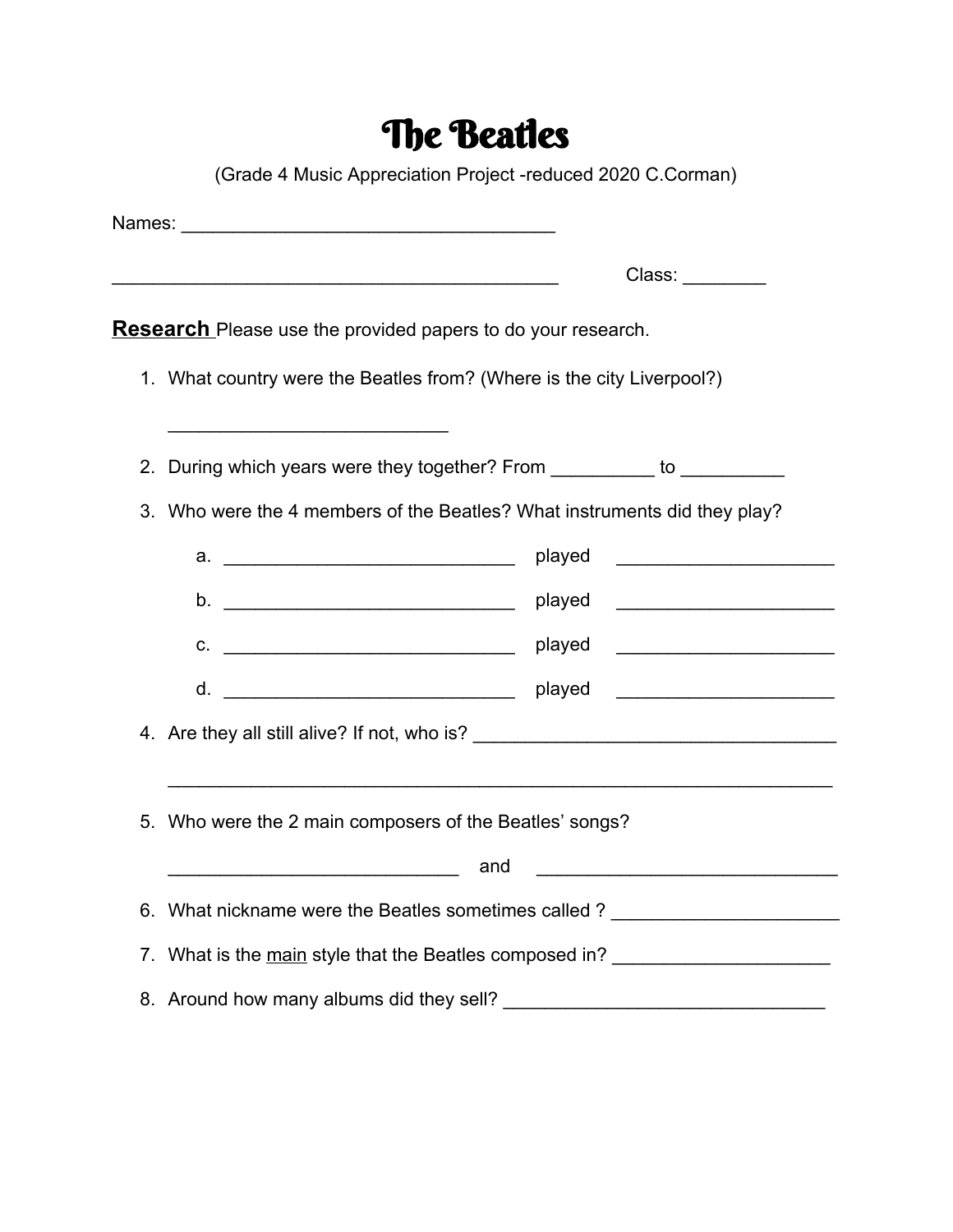- 9. Here are some of The Beatles' most famous songs:
	- I Want to Hold Your Hand The South Could Need is Love
	-
	- Strawberry Fields Forever Eleanor Rigby
	- Yesterday  **Blackbird**
	- Yellow Submarine **National State State Coves You**
	- You Say Goodbye, and I Say Hello Can't Buy Me Love
	- Penny Lane  **All My Loving**
	- Lucy in the Sky With Diamonds Michelle
	- Fool on the Hill **France Container Accord Fool** on the Hill
	- Come Together  **When I'm 64**
- 
- Hey Jude  **Here Comes the Sun** 
	-
	-
	-
	-
	-
	-
	-
	-

Choose one and **listen to it at least 2 times.**

What song did you choose? \_\_\_\_\_\_\_\_\_\_\_\_\_\_\_\_\_\_\_\_\_\_\_\_\_\_\_\_\_\_\_\_\_\_\_

Who wrote it?

10. Do you like the music of the Beatles? Why or why not?

\_\_\_\_\_\_\_\_\_\_\_\_\_\_\_\_\_\_\_\_\_\_\_\_\_\_\_\_\_\_\_\_\_\_\_\_\_\_\_\_\_\_\_\_\_\_\_\_\_\_\_\_\_\_\_\_\_\_\_\_\_\_\_\_

\_\_\_\_\_\_\_\_\_\_\_\_\_\_\_\_\_\_\_\_\_\_\_\_\_\_\_\_\_\_\_\_\_\_\_\_\_\_\_\_\_\_\_\_\_\_\_\_\_\_\_\_\_\_\_\_\_\_\_\_\_\_\_\_

\_\_\_\_\_\_\_\_\_\_\_\_\_\_\_\_\_\_\_\_\_\_\_\_\_\_\_\_\_\_\_\_\_\_\_\_\_\_\_\_\_\_\_\_\_\_\_\_\_\_\_\_\_\_\_\_\_\_\_\_\_\_\_\_

#### **\*\* Hand in the completed research work to Mrs. Davison before working on your presentation!**